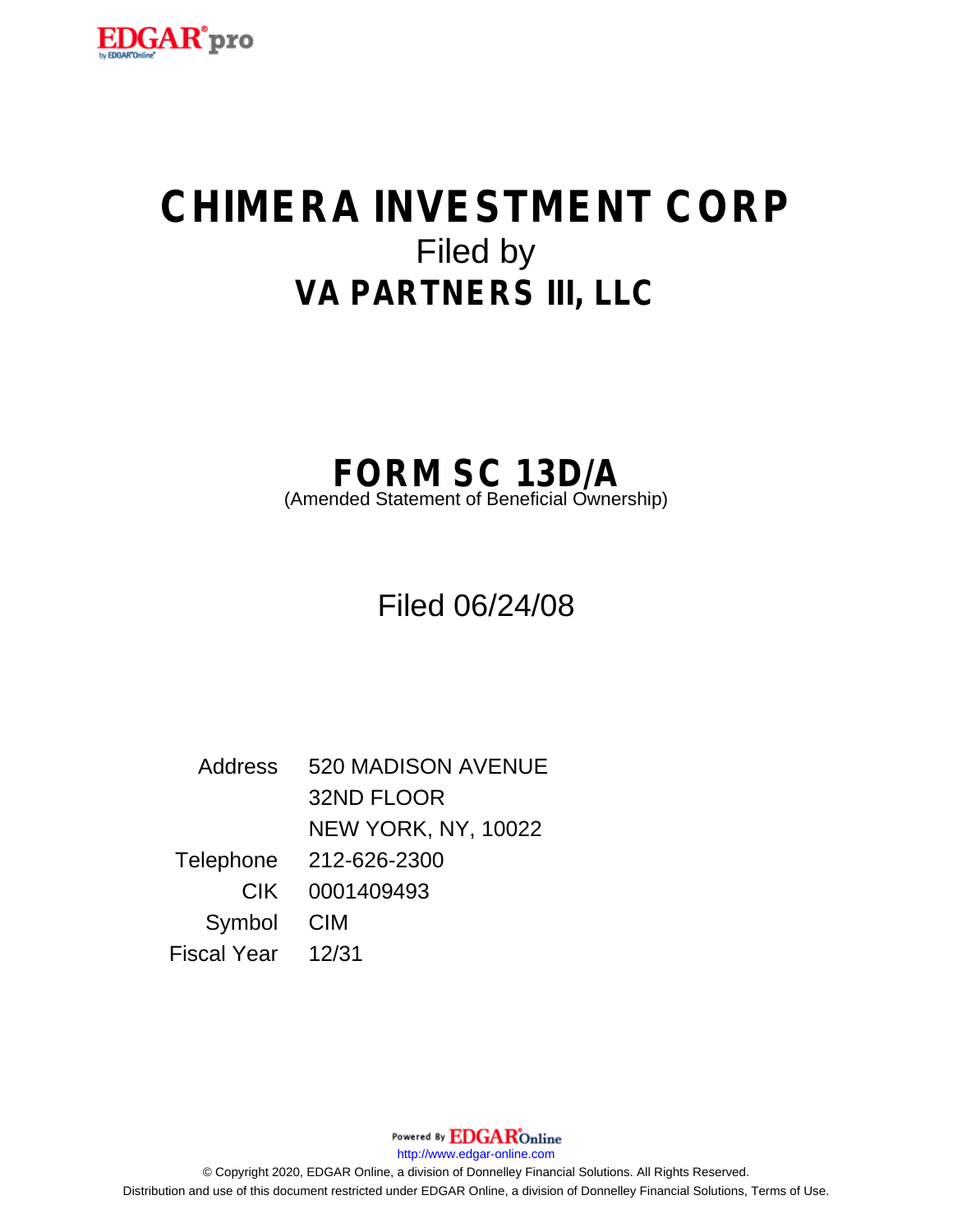## **UNITED STATES SECURITIES AND EXCHANGE COMMISSION**

Washington, D.C. 20549 **SCHEDULE 13D** 

**Under the Securities and Exchange Act of 1834** 

(Amendment No. 3)

## **Chimera Investment Corporation**

(Name of Issuer)

Common Stock, par value \$.01 per share (Title of Class of Securities)

### **16934Q109**

(CUSIP Number)

Allison Bennington, Esq. ValueAct Capital 435 Pacific Avenue, Fourth Floor San Francisco, CA 94133 (415) 362-3700 (Name, address and telephone number of Person Authorized to Receive Notices and Communications)

> Christopher G. Karras, Esq. Dechert LLP Cira Centre 2929 Arch Street Philadelphia, PA 19104-2808 (215) 994-4000

June 17, 2008 (Date of Event which Requires Filing of this Statement)

If the filing person has previously filed a statement on Schedule 13G to report the acquisition that is the subject of this Schedule 13D, and is filing this schedule because of  $240.13d-1$ (e),  $240.13d-1$ (f) or  $240.13d-1$ (g), check the following box [].

Note: Schedules filed in paper format shall include a signed original and five copies of the schedule, including all exhibits. See Rule 240.13d-7 for other parties to whom copies are to be sent.

\*The remainder of this cover page shall be filled out for a reporting person's initial filing on this form with respect to the subject class of securities, and for any subsequent amendment containing information which would alter disclosures provided in a prior cover page.

This information required on the remainder of this cover page shall not be deemed to be "filed" for the purpose of Section 18 of the Securities Exchange Act of 1834 ("Act") or otherwise subject to the liabilities of that section of the Act but shall be subject to all other provisions of the Act (however, see the Notes).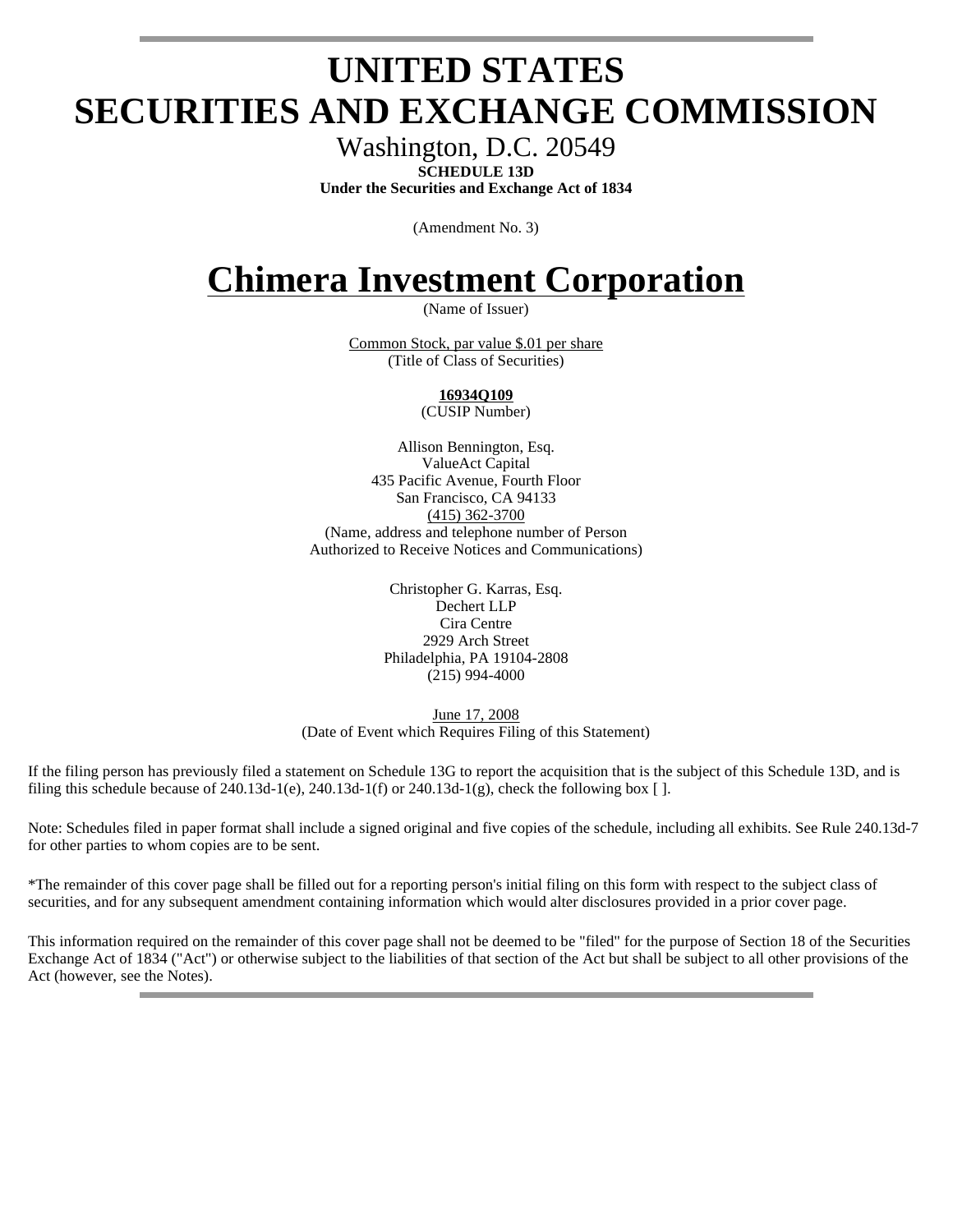```
-------------------------- -------------------------
CUSIP NO. 16934Q109 Page 2 of 14 
-----------------------------------------------------------------------------
1. NAME OF REPORTING PERSON/S.S. OR I.R.S. INDENTIFICATION NO. OF ABOVE 
   PERSON (entities only) 
   ValueAct Capital Master Fund III, L.P. 
-----------------------------------------------------------------------------
2. CHECK THE APPROPRIATE BOX IF A MEMBER OF A GROUP* (a) [X]
(b) \begin{bmatrix} 1 \end{bmatrix}-----------------------------------------------------------------------------
3. SEC USE ONLY 
-----------------------------------------------------------------------------
4. SOURCE OF FUNDS (See Instructions)* 
   WC* 
-----------------------------------------------------------------------------
5. CHECK BOX IF DISCLOSURE OF LEGAL PROCEEDINGS IS REQUIRED 
 PURSUANT TO ITEMS 2(d) or 2(e)-----------------------------------------------------------------------------
6. CITIZENSHIP OR PLACE OF ORGANIZATION 
   British Virgin Islands 
-----------------------------------------------------------------------------
                  7. SOLE VOTING POWER 
                      0 
   NUMBER OF ----------------------------------------------------------
  SHARES 8. SHARED VOTING POWER
  BENEFICIALLY 4, 242, 628 **
   OWNED BY EACH ----------------------------------------------------------
                 9. SOLE DISPOSITIVE POWER
 0 
                                      ----------------------------------------------------------
                  10. SHARED DISPOSITIVE POWER 
                       4,242,628** 
-----------------------------------------------------------------------------
11. AGGREGATE AMOUNT BENEFICIALLY OWNED BY EACH REPORTING PERSON 
    4,242,628** 
                                                      -----------------------------------------------------------------------------
12. CHECK BOX IF THE AGGREGATE AMOUNT IN ROW (11) EXCLUDES 
   CERTAIN SHARES [ ]
 -----------------------------------------------------------------------------
13. PERCENT OF CLASS REPRESENTED BY AMOUNT IN ROW (11) 
   11.2% 
          -----------------------------------------------------------------------------
14. TYPE OF REPORTING PERSON 
   PN 
               -----------------------------------------------------------------------------
*See Item 3
```

```
**See Items 2 and 5
```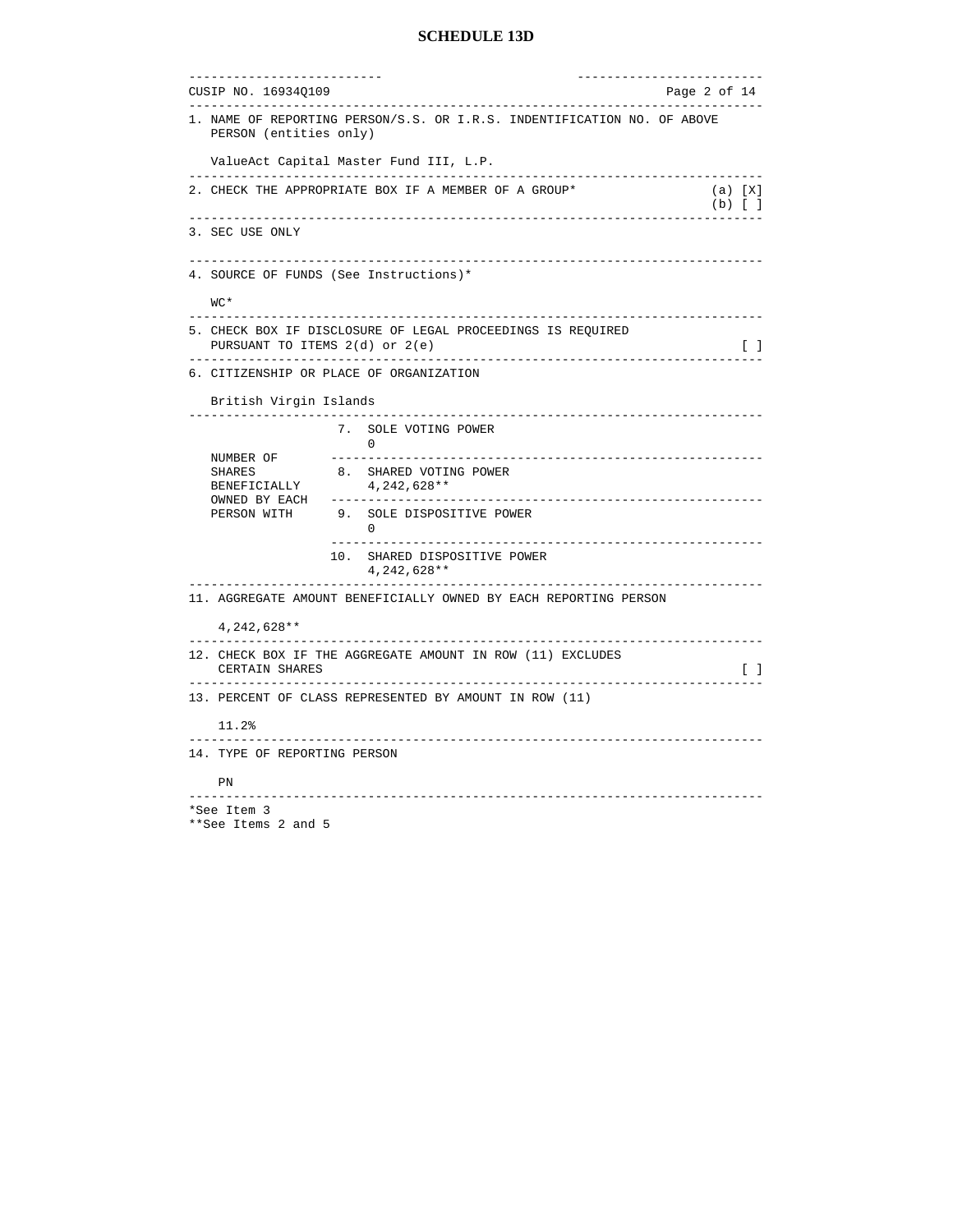| Page 3 of 14<br>1. NAME OF REPORTING PERSON/S.S. OR I.R.S. INDENTIFICATION NO. OF ABOVE<br>PERSON (entities only)<br>VA Partners III, LLC<br>2. CHECK THE APPROPRIATE BOX IF A MEMBER OF A GROUP*<br>$(a)$ $[X]$<br>$(b)$ [ ]<br>_______________________________<br>.<br>3. SEC USE ONLY<br>4. SOURCE OF FUNDS*<br>$00*$<br>5. CHECK BOX IF DISCLOSURE OF LEGAL PROCEEDINGS IS REQUIRED<br>$\begin{bmatrix} 1 \end{bmatrix}$<br>PURSUANT TO ITEMS 2(d) or 2(e)<br>_______________________________<br>6. CITIZENSHIP OR PLACE OF ORGANIZATION<br>Delaware<br>7. SOLE VOTING POWER<br>$\Omega$<br>NUMBER OF<br>8. SHARED VOTING POWER<br><b>SHARES</b><br>BENEFICIALLY<br>4, 242, 628 **<br>OWNED BY EACH<br>9. SOLE DISPOSITIVE POWER<br>PERSON WITH<br>$\Omega$<br>10. SHARED DISPOSITIVE POWER<br>$4,242,628**$<br>____________________________<br>11. AGGREGATE AMOUNT BENEFICIALLY OWNED BY EACH REPORTING PERSON<br>4,242,628**<br>12. CHECK BOX IF THE AGGREGATE AMOUNT IN ROW (11) EXCLUDES<br>CERTAIN SHARES<br>$\lbrack x \rbrack$<br>-----------------<br>13. PERCENT OF CLASS REPRESENTED BY AMOUNT IN ROW (11)<br>11.2%<br>14. TYPE OF REPORTING PERSON | _________________________ |  | ______________________ |  |  |  |  |
|--------------------------------------------------------------------------------------------------------------------------------------------------------------------------------------------------------------------------------------------------------------------------------------------------------------------------------------------------------------------------------------------------------------------------------------------------------------------------------------------------------------------------------------------------------------------------------------------------------------------------------------------------------------------------------------------------------------------------------------------------------------------------------------------------------------------------------------------------------------------------------------------------------------------------------------------------------------------------------------------------------------------------------------------------------------------------------------------------------------------------------------------------------------------|---------------------------|--|------------------------|--|--|--|--|
|                                                                                                                                                                                                                                                                                                                                                                                                                                                                                                                                                                                                                                                                                                                                                                                                                                                                                                                                                                                                                                                                                                                                                                    | CUSIP NO. 16934Q109       |  |                        |  |  |  |  |
|                                                                                                                                                                                                                                                                                                                                                                                                                                                                                                                                                                                                                                                                                                                                                                                                                                                                                                                                                                                                                                                                                                                                                                    |                           |  |                        |  |  |  |  |
|                                                                                                                                                                                                                                                                                                                                                                                                                                                                                                                                                                                                                                                                                                                                                                                                                                                                                                                                                                                                                                                                                                                                                                    |                           |  |                        |  |  |  |  |
|                                                                                                                                                                                                                                                                                                                                                                                                                                                                                                                                                                                                                                                                                                                                                                                                                                                                                                                                                                                                                                                                                                                                                                    |                           |  |                        |  |  |  |  |
|                                                                                                                                                                                                                                                                                                                                                                                                                                                                                                                                                                                                                                                                                                                                                                                                                                                                                                                                                                                                                                                                                                                                                                    |                           |  |                        |  |  |  |  |
|                                                                                                                                                                                                                                                                                                                                                                                                                                                                                                                                                                                                                                                                                                                                                                                                                                                                                                                                                                                                                                                                                                                                                                    |                           |  |                        |  |  |  |  |
|                                                                                                                                                                                                                                                                                                                                                                                                                                                                                                                                                                                                                                                                                                                                                                                                                                                                                                                                                                                                                                                                                                                                                                    |                           |  |                        |  |  |  |  |
|                                                                                                                                                                                                                                                                                                                                                                                                                                                                                                                                                                                                                                                                                                                                                                                                                                                                                                                                                                                                                                                                                                                                                                    |                           |  |                        |  |  |  |  |
|                                                                                                                                                                                                                                                                                                                                                                                                                                                                                                                                                                                                                                                                                                                                                                                                                                                                                                                                                                                                                                                                                                                                                                    |                           |  |                        |  |  |  |  |
|                                                                                                                                                                                                                                                                                                                                                                                                                                                                                                                                                                                                                                                                                                                                                                                                                                                                                                                                                                                                                                                                                                                                                                    |                           |  |                        |  |  |  |  |
|                                                                                                                                                                                                                                                                                                                                                                                                                                                                                                                                                                                                                                                                                                                                                                                                                                                                                                                                                                                                                                                                                                                                                                    |                           |  |                        |  |  |  |  |
|                                                                                                                                                                                                                                                                                                                                                                                                                                                                                                                                                                                                                                                                                                                                                                                                                                                                                                                                                                                                                                                                                                                                                                    |                           |  |                        |  |  |  |  |
|                                                                                                                                                                                                                                                                                                                                                                                                                                                                                                                                                                                                                                                                                                                                                                                                                                                                                                                                                                                                                                                                                                                                                                    |                           |  |                        |  |  |  |  |
|                                                                                                                                                                                                                                                                                                                                                                                                                                                                                                                                                                                                                                                                                                                                                                                                                                                                                                                                                                                                                                                                                                                                                                    |                           |  |                        |  |  |  |  |
|                                                                                                                                                                                                                                                                                                                                                                                                                                                                                                                                                                                                                                                                                                                                                                                                                                                                                                                                                                                                                                                                                                                                                                    |                           |  |                        |  |  |  |  |
|                                                                                                                                                                                                                                                                                                                                                                                                                                                                                                                                                                                                                                                                                                                                                                                                                                                                                                                                                                                                                                                                                                                                                                    |                           |  |                        |  |  |  |  |
|                                                                                                                                                                                                                                                                                                                                                                                                                                                                                                                                                                                                                                                                                                                                                                                                                                                                                                                                                                                                                                                                                                                                                                    |                           |  |                        |  |  |  |  |
|                                                                                                                                                                                                                                                                                                                                                                                                                                                                                                                                                                                                                                                                                                                                                                                                                                                                                                                                                                                                                                                                                                                                                                    |                           |  |                        |  |  |  |  |
|                                                                                                                                                                                                                                                                                                                                                                                                                                                                                                                                                                                                                                                                                                                                                                                                                                                                                                                                                                                                                                                                                                                                                                    |                           |  |                        |  |  |  |  |
|                                                                                                                                                                                                                                                                                                                                                                                                                                                                                                                                                                                                                                                                                                                                                                                                                                                                                                                                                                                                                                                                                                                                                                    |                           |  |                        |  |  |  |  |
|                                                                                                                                                                                                                                                                                                                                                                                                                                                                                                                                                                                                                                                                                                                                                                                                                                                                                                                                                                                                                                                                                                                                                                    | $00$ (LLC)                |  |                        |  |  |  |  |
| . _ _ _ _ _ _ _ _ _ _<br>*See Item 3                                                                                                                                                                                                                                                                                                                                                                                                                                                                                                                                                                                                                                                                                                                                                                                                                                                                                                                                                                                                                                                                                                                               |                           |  |                        |  |  |  |  |

\*\*See Items 2 and 5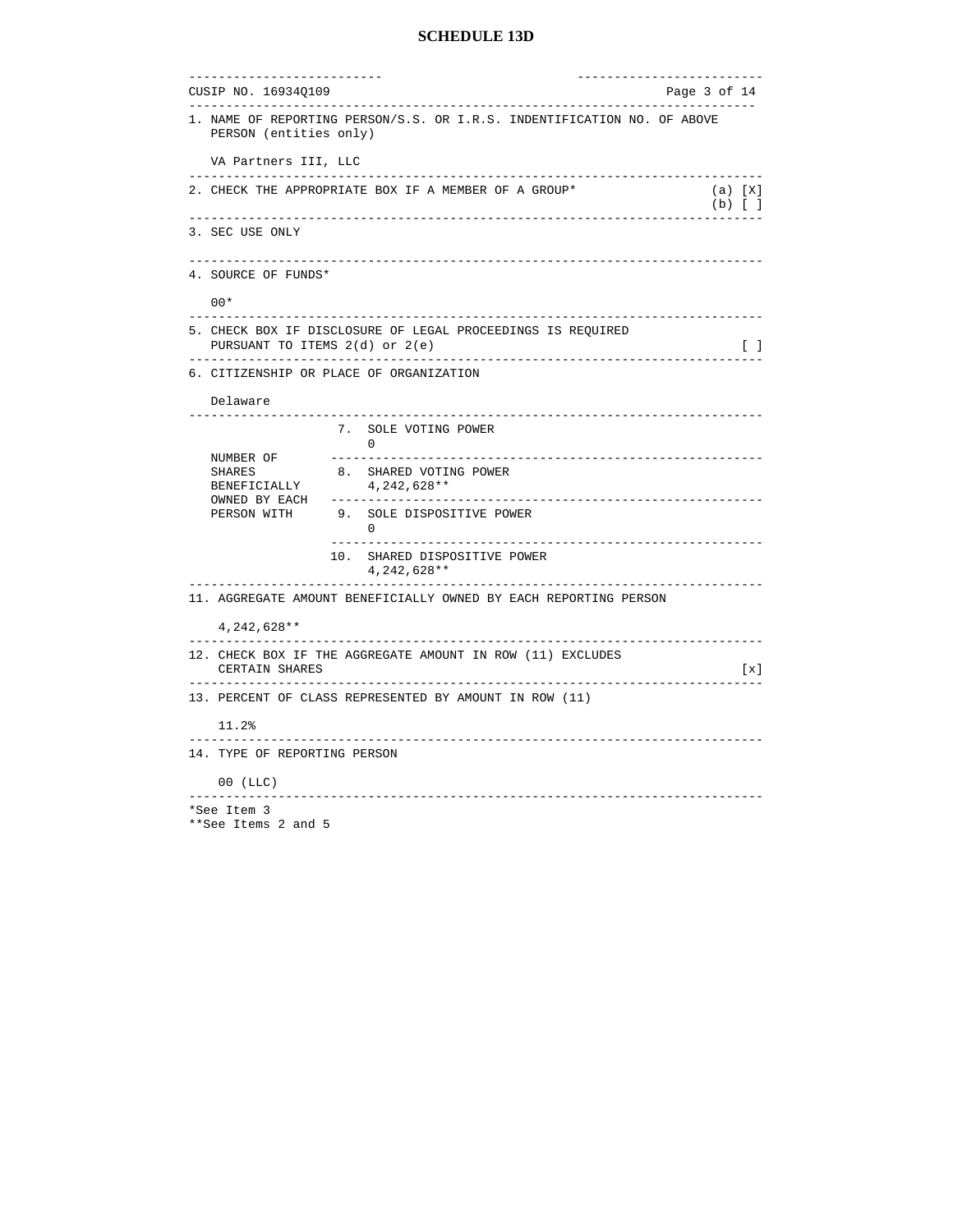```
-------------------------- -------------------------
CUSIP NO. 16934Q109 Page 4 of 14 
---------------------------------------------------------------------------- 
1. NAME OF REPORTING PERSON/S.S. OR I.R.S. INDENTIFICATION NO. OF ABOVE 
   PERSON (entities only) 
   ValueAct Capital Management, L.P. 
-----------------------------------------------------------------------------
2. CHECK THE APPROPRIATE BOX IF A MEMBER OF A GROUP* (a) [X]
(b) \begin{bmatrix} 1 \end{bmatrix}-----------------------------------------------------------------------------
3. SEC USE ONLY 
-----------------------------------------------------------------------------
4. SOURCE OF FUNDS* 
   00* 
 -----------------------------------------------------------------------------
5. CHECK BOX IF DISCLOSURE OF LEGAL PROCEEDINGS IS REQUIRED 
  PURSUANT TO ITEMS 2(d) or 2(e)-----------------------------------------------------------------------------
6. CITIZENSHIP OR PLACE OF ORGANIZATION 
   Delaware 
-----------------------------------------------------------------------------
                  7. SOLE VOTING POWER 
  NUMBER OF
                 NUMBER OF ----------------------------------------------------------
  SHARES 8. SHARED VOTING POWER
  BENEFICIALLY 4, 242, 628 **
   OWNED BY EACH ----------------------------------------------------------
                 9. SOLE DISPOSITIVE POWER
 0 
                                       ----------------------------------------------------------
                  10. SHARED DISPOSITIVE POWER 
                       4,242,628** 
-----------------------------------------------------------------------------
11. AGGREGATE AMOUNT BENEFICIALLY OWNED BY EACH REPORTING PERSON 
    4,242,628** 
                                                       -----------------------------------------------------------------------------
12. CHECK BOX IF THE AGGREGATE AMOUNT IN ROW (11) EXCLUDES 
    CERTAIN SHARES [x]
 -----------------------------------------------------------------------------
13. PERCENT OF CLASS REPRESENTED BY AMOUNT IN ROW (11) 
    11.2% 
          -----------------------------------------------------------------------------
14. TYPE OF REPORTING PERSON 
   PN 
               -----------------------------------------------------------------------------
*See Item 3
```

```
**See Items 2 and 5
```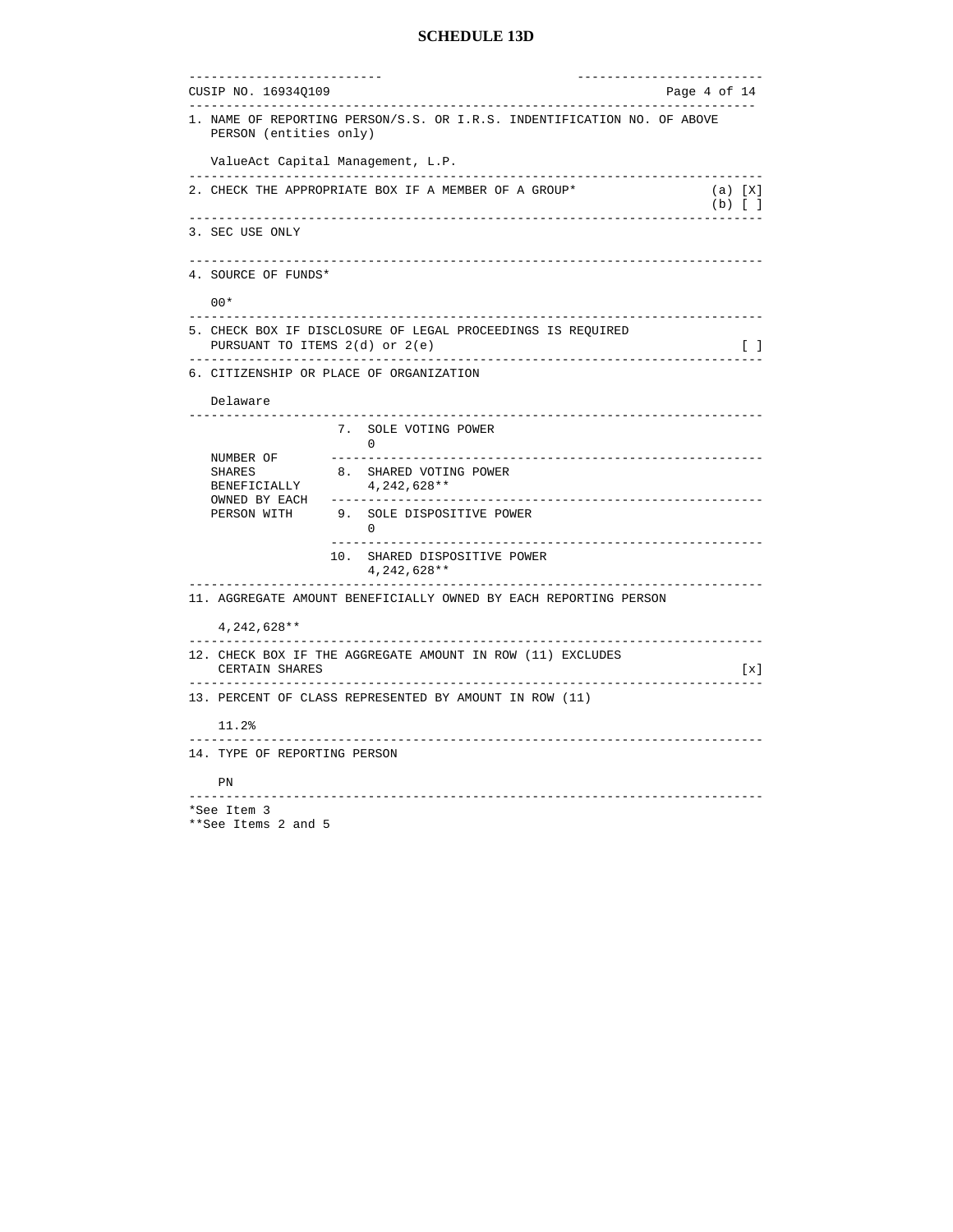| ______________________<br>CUSIP NO. 16934Q109 |                                                                                        | Page 5 of 14         |                   |
|-----------------------------------------------|----------------------------------------------------------------------------------------|----------------------|-------------------|
| PERSON (entities only)                        | 1. NAME OF REPORTING PERSON/S.S. OR I.R.S. INDENTIFICATION NO. OF ABOVE                |                      |                   |
| ValueAct Capital Management, LLC              |                                                                                        |                      |                   |
|                                               | --------------------<br>2. CHECK THE APPROPRIATE BOX IF A MEMBER OF A GROUP*           | (a) [X]<br>$(b)$ [ ] |                   |
| 3. SEC USE ONLY                               | -----------                                                                            |                      |                   |
| 4. SOURCE OF FUNDS*                           | _______________________                                                                |                      |                   |
| $00*$                                         |                                                                                        |                      |                   |
| PURSUANT TO ITEMS 2(d) or 2(e)                | -----------------------<br>5. CHECK BOX IF DISCLOSURE OF LEGAL PROCEEDINGS IS REQUIRED |                      | $\Box$            |
| 6. CITIZENSHIP OR PLACE OF ORGANIZATION       |                                                                                        |                      |                   |
| Delaware                                      | . <u>.</u> .<br>____________________________                                           |                      |                   |
|                                               | 7. SOLE VOTING POWER<br>$\Omega$                                                       |                      |                   |
| NUMBER OF<br>SHARES<br>BENEFICIALLY           | 8. SHARED VOTING POWER<br>$4,242,628**$                                                |                      |                   |
| OWNED BY EACH<br>PERSON WITH                  | 9. SOLE DISPOSITIVE POWER<br>$\Omega$                                                  |                      |                   |
|                                               | 10. SHARED DISPOSITIVE POWER<br>$4,242,628**$                                          |                      |                   |
|                                               | 11. AGGREGATE AMOUNT BENEFICIALLY OWNED BY EACH REPORTING PERSON                       |                      |                   |
| 4, 242, 628 **<br>$- - - - - - - - -$         |                                                                                        |                      |                   |
| CERTAIN SHARES<br>----------------            | 12. CHECK BOX IF THE AGGREGATE AMOUNT IN ROW (11) EXCLUDES                             |                      | $\lceil x \rceil$ |
|                                               | 13. PERCENT OF CLASS REPRESENTED BY AMOUNT IN ROW (11)                                 |                      |                   |
| 11.2%                                         |                                                                                        |                      |                   |
| 14. TYPE OF REPORTING PERSON                  |                                                                                        |                      |                   |
|                                               |                                                                                        |                      |                   |

\*\*See Items 2 and 5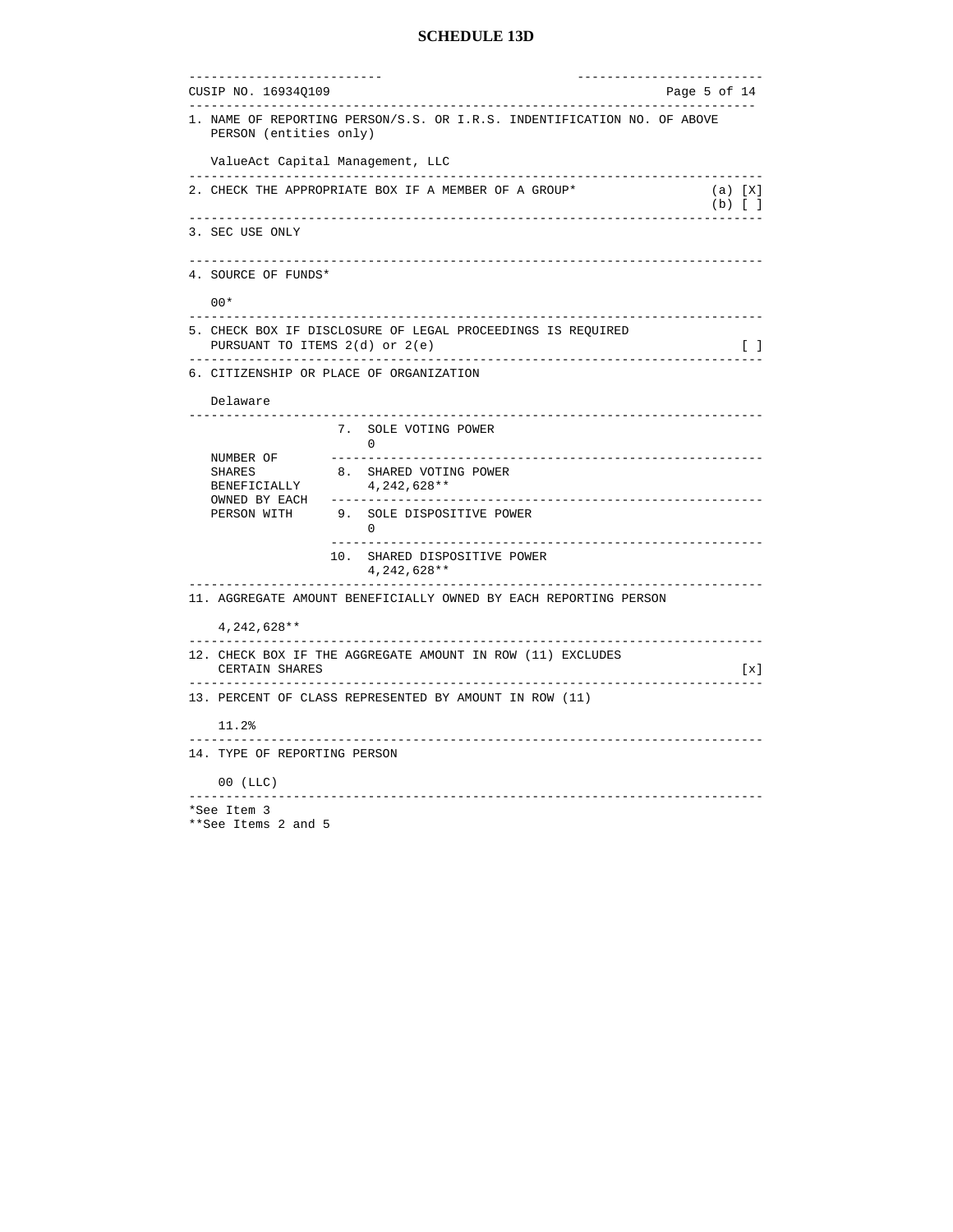| __________________________                                                                                               | -----------------------           |
|--------------------------------------------------------------------------------------------------------------------------|-----------------------------------|
| CUSIP NO. 16934Q109<br>-----------------------------                                                                     | Page 6 of 14                      |
| 1. NAME OF REPORTING PERSON/S.S. OR I.R.S. INDENTIFICATION NO. OF ABOVE<br>PERSON (entities only)                        |                                   |
| ValueAct Holdings, L.P.                                                                                                  |                                   |
| 2. CHECK THE APPROPRIATE BOX IF A MEMBER OF A GROUP*                                                                     | (a) [X]<br>$(b)$ $[$ $]$          |
| _____________________________<br>3. SEC USE ONLY                                                                         |                                   |
| 4. SOURCE OF FUNDS*                                                                                                      |                                   |
| $00*$                                                                                                                    |                                   |
| 5. CHECK BOX IF DISCLOSURE OF LEGAL PROCEEDINGS IS REQUIRED<br>PURSUANT TO ITEMS 2(d) or 2(e)                            | $\begin{bmatrix} 1 \end{bmatrix}$ |
| 6. CITIZENSHIP OR PLACE OF ORGANIZATION                                                                                  |                                   |
| Delaware                                                                                                                 |                                   |
| 7. SOLE VOTING POWER<br>0                                                                                                |                                   |
| NUMBER OF<br>8. SHARED VOTING POWER<br>SHARES<br>4, 242, 628 **<br>BENEFICIALLY                                          |                                   |
| OWNED BY EACH<br>PERSON WITH<br>9. SOLE DISPOSITIVE POWER<br>$\overline{0}$                                              |                                   |
| 10. SHARED DISPOSITIVE POWER<br>4, 242, 628 **                                                                           |                                   |
| 11. AGGREGATE AMOUNT BENEFICIALLY OWNED BY EACH REPORTING PERSON                                                         |                                   |
| 4, 242, 628 **                                                                                                           |                                   |
| .<br>___________________________________<br>12. CHECK BOX IF THE AGGREGATE AMOUNT IN ROW (11) EXCLUDES<br>CERTAIN SHARES | .<br>[x]                          |
| 13. PERCENT OF CLASS REPRESENTED BY AMOUNT IN ROW (11)                                                                   |                                   |
| 11.2%                                                                                                                    |                                   |
| 14. TYPE OF REPORTING PERSON                                                                                             |                                   |
| PN                                                                                                                       |                                   |
| *See Item 3                                                                                                              |                                   |

```
**See Items 2 and 5
```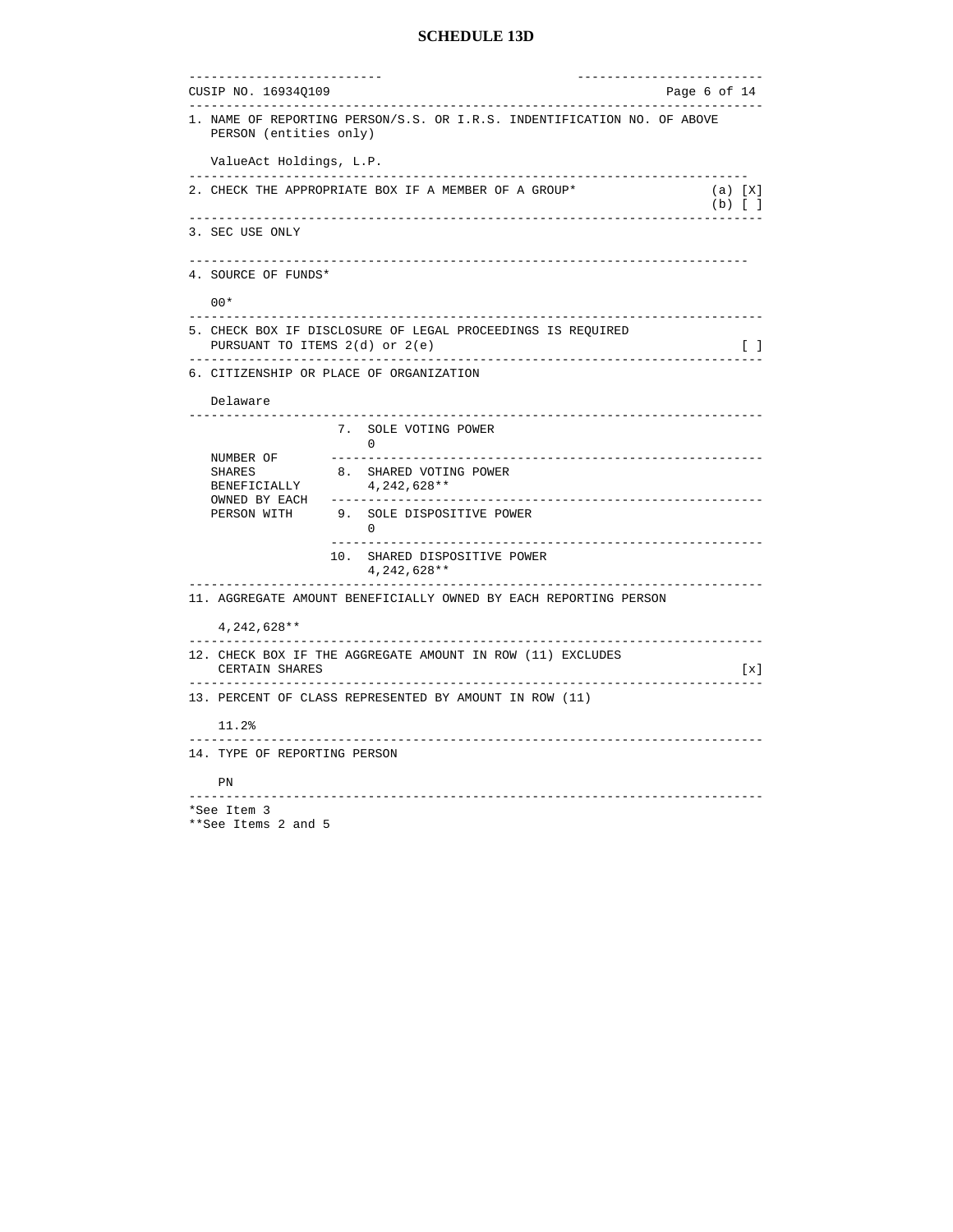| ______________________<br>CUSIP NO. 16934Q109     |                                                                                                                          | ____________________<br>Page 7 of 14 |
|---------------------------------------------------|--------------------------------------------------------------------------------------------------------------------------|--------------------------------------|
| PERSON (entities only)                            | 1. NAME OF REPORTING PERSON/S.S. OR I.R.S. INDENTIFICATION NO. OF ABOVE                                                  |                                      |
| ValueAct Holdings GP, LLC                         |                                                                                                                          |                                      |
|                                                   | 2. CHECK THE APPROPRIATE BOX IF A MEMBER OF A GROUP*                                                                     | (a) [X]<br>$(b)$ $[$ $]$             |
| 3. SEC USE ONLY                                   | -----------                                                                                                              |                                      |
| 4. SOURCE OF FUNDS*                               | ______________________                                                                                                   |                                      |
| $00*$                                             |                                                                                                                          |                                      |
|                                                   | -----------------------<br>5. CHECK BOX IF DISCLOSURE OF LEGAL PROCEEDINGS IS REQUIRED<br>PURSUANT TO ITEMS 2(d) or 2(e) | $\begin{bmatrix} 1 \end{bmatrix}$    |
|                                                   | ---------------------------<br>6. CITIZENSHIP OR PLACE OF ORGANIZATION                                                   |                                      |
| Delaware                                          |                                                                                                                          |                                      |
|                                                   | 7. SOLE VOTING POWER<br>$\bigcirc$                                                                                       |                                      |
| NUMBER OF<br>SHARES<br>BENEFICIALLY               | 8. SHARED VOTING POWER<br>4,242,628**                                                                                    |                                      |
| OWNED BY EACH<br>PERSON WITH                      | 9. SOLE DISPOSITIVE POWER<br>$\overline{0}$                                                                              |                                      |
|                                                   | 10. SHARED DISPOSITIVE POWER<br>$4,242,628**$                                                                            |                                      |
|                                                   | 11. AGGREGATE AMOUNT BENEFICIALLY OWNED BY EACH REPORTING PERSON                                                         |                                      |
| 4, 242, 628 **                                    |                                                                                                                          |                                      |
| ----------<br>CERTAIN SHARES<br>----------------- | 12. CHECK BOX IF THE AGGREGATE AMOUNT IN ROW (11) EXCLUDES                                                               | $\lceil x \rceil$                    |
|                                                   | 13. PERCENT OF CLASS REPRESENTED BY AMOUNT IN ROW (11)                                                                   |                                      |
| 11.2%                                             |                                                                                                                          |                                      |
| 14. TYPE OF REPORTING PERSON                      |                                                                                                                          |                                      |
|                                                   |                                                                                                                          |                                      |

\*\*See Items 2 and 5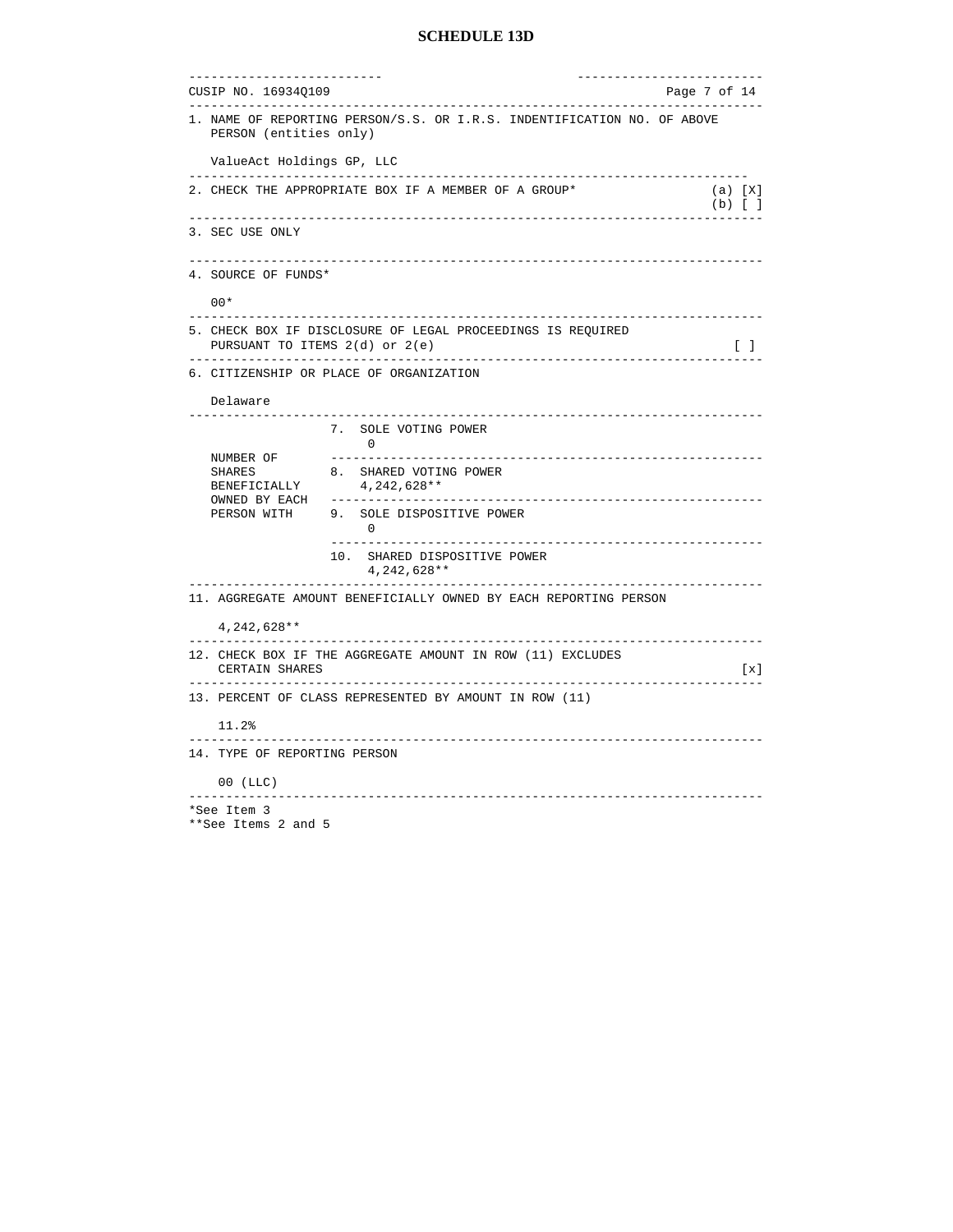THE PURPOSE OF THIS AMENDMENT NO. 3 TO SCHEDULE 13D IS TO AMEND THE OWNERSHIP REPORTS OF THE REPORTING PERSONS. THE INFORMATION BELOW SUPPLEMENTS THE INFORMATION PREVIOUSLY PROVIDED.

Item 1. Security and Issuer

 This Schedule 13D relates to the Common Stock, \$0.01 par value (the "Common Stock"), of Chimera Investment Corporation, a Maryland corporation (the "Issuer"). The address of the principal executive offices of the Issuer is 1211 Avenue of the Americas, Suite 2902, New York, NY 10036.

#### Item 2. Identity and Background

 This statement is filed jointly by (a) ValueAct Capital Master Fund III, L.P. ("ValueAct Master Fund III"), (b) VA Partners III, LLC ("VA Partners III"), (c) ValueAct Capital Management, L.P. ("ValueAct Management L.P."), (d) ValueAct Capital Management, LLC ("ValueAct Management LLC"), (e) ValueAct Holdings, L.P. ("ValueAct Holdings") and (f) ValueAct Holdings GP, LLC ("ValueAct Holdings GP"), (collectively, the "Reporting Persons").

 ValueAct Master Fund III is a limited partnership organized under the laws of the British Virgin Islands. It has a principal business address of 435 Pacific Avenue, Fourth Floor, San Francisco, CA 94133.

 VA Partners III is a Delaware limited partnership, the principal business of which is to serve as the General Partner to ValueAct Master Fund III. Each has a principal business address of 435 Pacific Avenue, Fourth Floor, San Francisco, CA 94133.

 ValueAct Management L.P. is a Delaware limited partnership which renders management services to ValueAct Master Fund III. ValueAct Management LLC is a Delaware limited liability company, the principal business of which is to serve as the General Partner to ValueAct Management L.P. Each has a principal business address of 435 Pacific Avenue, Fourth Floor, San Francisco, CA 94133.

 ValueAct Holdings is a Delaware limited partnership and is the sole owner of the limited partnership interests of ValueAct Management L.P. and the membership interests of ValueAct Management LLC and is the majority owner of the membership interests of VA Partners III. ValueAct Holdings GP is a Delaware limited liability company, the principal business of which is to serve as the General Partner to ValueAct Holdings. Each has a principal business address of 435 Pacific Avenue, Fourth Floor, San Francisco, CA 94133.

 (d) and (e). None of the entities or persons identified in this Item 2 has during the past five years been convicted of any criminal proceeding (excluding traffic violations or similar misdemeanors), nor been a party to a civil proceeding of a judicial or administrative body of competent judgment, decree or final order enjoining future violations of, or prohibiting or mandating activities subject to, federal or state securities laws or finding any violation with respect to such laws.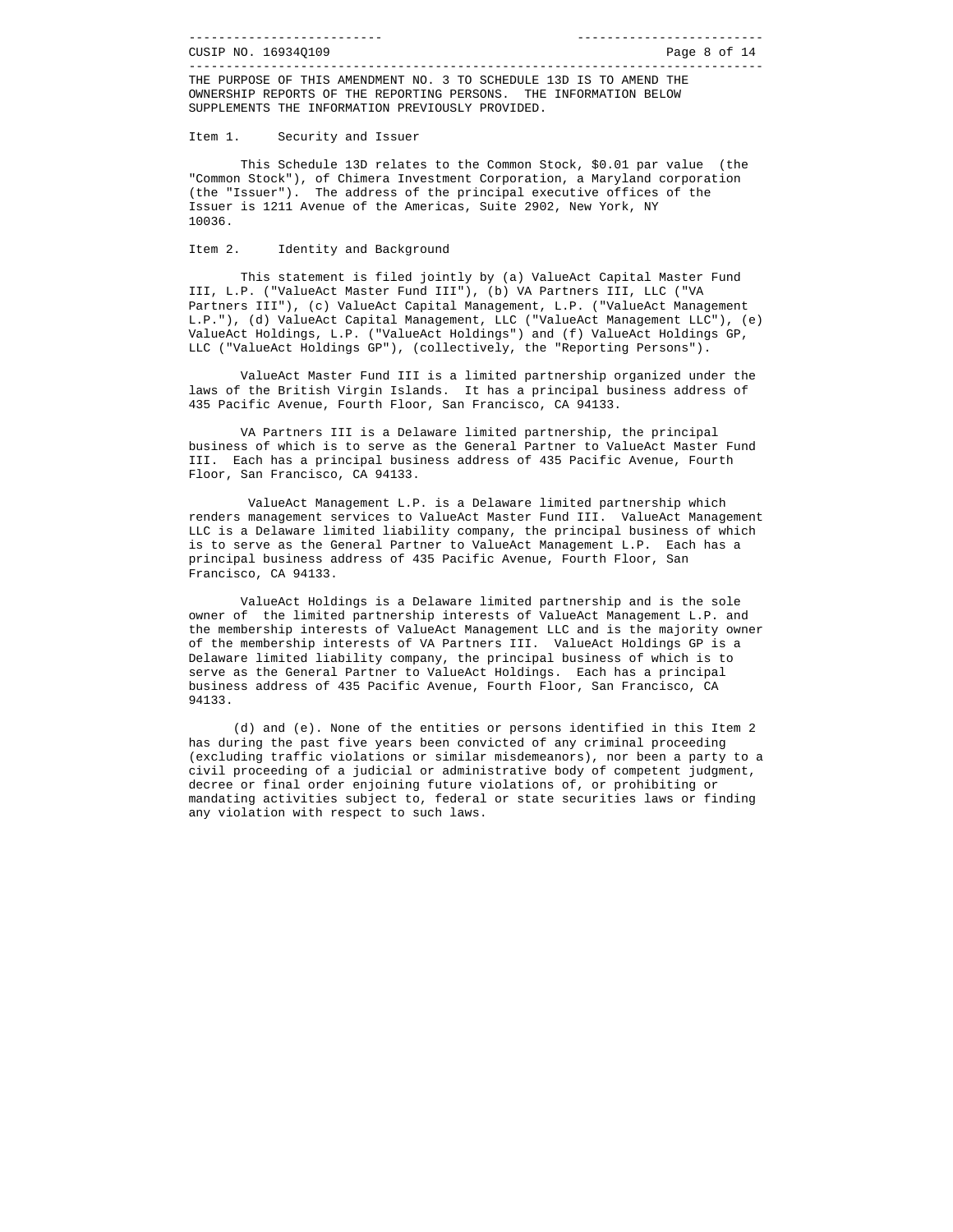| CUSIP NO. 169340109 | Page 9 of 14 |  |
|---------------------|--------------|--|
|                     |              |  |

Item 3. Source and Amount of Funds or Other Consideration

 The source of funds used for the purchase of the Issuer's securities was the working capital of ValueAct Master Fund III. The aggregate funds used by these Reporting Persons to make the purchases were \$5,503,225.48.

#### Item 4. Purpose of Transaction

 The Reporting Persons have acquired the Issuer's Common Stock for investment purposes, and such purchases have been made in the Reporting Persons' ordinary course of business.

 In pursuing such investment purposes, the Reporting Persons may further purchase, hold, vote, trade, dispose or otherwise deal in the Common Stock at times, and in such manner, as they deem advisable to benefit from changes in market prices of such Common Stock, changes in the Issuer's operations, business strategy or prospects, or from sale or merger of the Issuer. To evaluate such alternatives, the Reporting Persons will routinely monitor the Issuer's operations, prospects, business development, management, competitive and strategic matters, capital structure, and prevailing market conditions, as well as alternative investment opportunities, liquidity requirements of the Reporting Persons and other investment considerations. Consistent with its investment research methods and evaluation criteria, the Reporting Persons may discuss such matters with management or directors of the Issuer, other shareholders, industry analysts, existing or potential strategic partners or competitors, investment and financing professionals, sources of credit and other investors. Such factors and discussions may materially affect, and result in, the Reporting Persons' modifying their ownership of Common Stock, exchanging information with the Issuer pursuant to appropriate confidentiality or similar agreements, proposing changes in the Issuer's operations, governance or capitalization, or in proposing one or more of the other actions described in subsections (a) through (j) of Item 4 of Schedule 13D.

 The Reporting Persons reserve the right to formulate other plans and/or make other proposals, and take such actions with respect to their investment in the Issuer, including any or all of the actions set forth in paragraphs (a) through (j) of Item 4 of Schedule 13D, or acquire additional Common Stock or dispose of all the Common Stock beneficially owned by them, in the public market or privately negotiated transactions. The Reporting Persons may at any time reconsider and change their plans or proposals relating to the foregoing.

#### Item 5. Interest in Securities of the Issuer

 (a) and (b). Set forth below is the beneficial ownership of shares of Common Stock of the Issuer for each person named in Item 2. Shares reported as beneficially owned by ValueAct Master Fund III are also reported as beneficially owned by (i) ValueAct Management L.P. as the manager of the investment partnership, (ii) ValueAct Management LLC, as General Partner of ValueAct Management L.P., (iii) ValueAct Holdings, as the sole owner of the limited partnership interests of ValueAct Management L.P. and the membership interests of ValueAct Management LLC and as the majority owner of the membership interests of VA Partners III, (iv) ValueAct Holdings GP, as General Partner of ValueAct Holdings and (v) VA Partners III, as General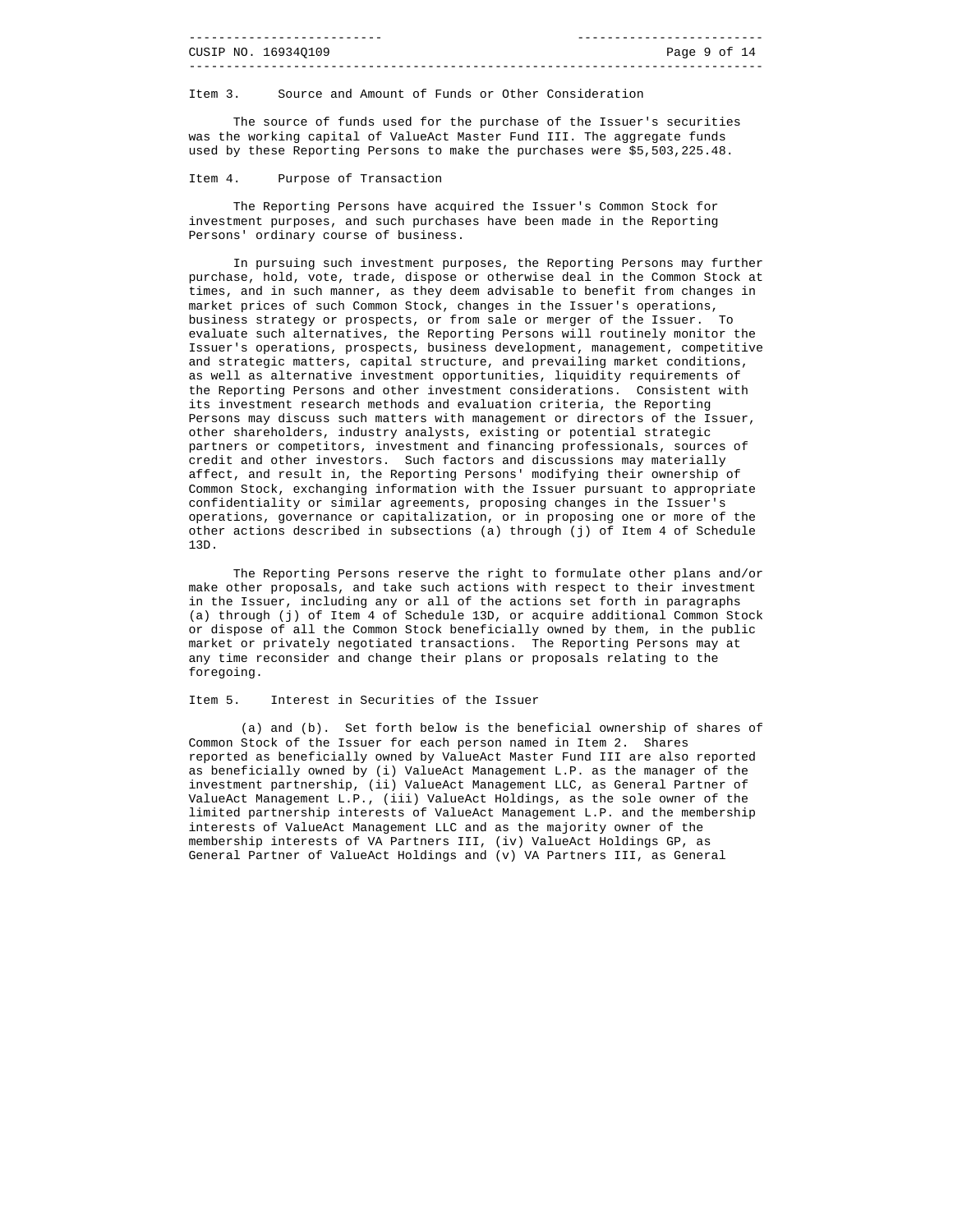|  | CUSIP NO. 169340109 | Page 10 of 14 |  |  |
|--|---------------------|---------------|--|--|
|  |                     |               |  |  |

Partner of ValueAct Master Fund III. VA Partners III, ValueAct Management L.P., ValueAct Management LLC, ValueAct Holdings and ValueAct Holdings GP also, directly or indirectly, may own interests in one or more than one of the partnerships from time to time. Unless otherwise indicated below, by reason of such relationships ValueAct Master Fund III is reported as having shared power to vote or to direct the vote, and shared power to dispose or direct the disposition of, such shares of Common Stock, with the other ValueAct Master Fund Reporting Persons.

 As of the date hereof, ValueAct Master Fund III is the beneficial owner of 4,242,628 shares of Common Stock, representing approximately 11.2% of the Issuer's outstanding Common Stock (which shares may also be deemed to be beneficially owned by VA Partners III).

 ValueAct Management L.P., ValueAct Management LLC, ValueAct Holdings, and ValueAct Holdings GP may each be deemed the beneficial owner of an aggregate of 4,242,628 shares of Common Stock, representing approximately 11.2% of the Issuer's outstanding Common Stock.

 All percentages set forth in this Schedule 13D are based upon the Issuer's reported 37,772,450 outstanding shares of Common Stock as reported in the Issuer's Form 10-Q for the quarterly period ended March 31, 2008.

 (c) Since the date of the last filing, the Reporting Persons purchased the following shares of Common Stock in the open market:

| Trade Date | Shares  | Price/Share |
|------------|---------|-------------|
|            |         |             |
| 06/12/2008 | 141,600 | \$10.99     |
| 06/13/2008 | 108,400 | \$10.94     |
| 06/16/2008 | 103,200 | \$10.71     |
| 06/17/2008 | 34,400  | \$10.99     |
| 06/17/2008 | 50,000  | \$10.98     |
| 06/17/2008 | 30,800  | \$10.99     |
| 06/18/2008 | 34,800  | \$10.78     |
|            |         |             |

(d) and (e) Not applicable.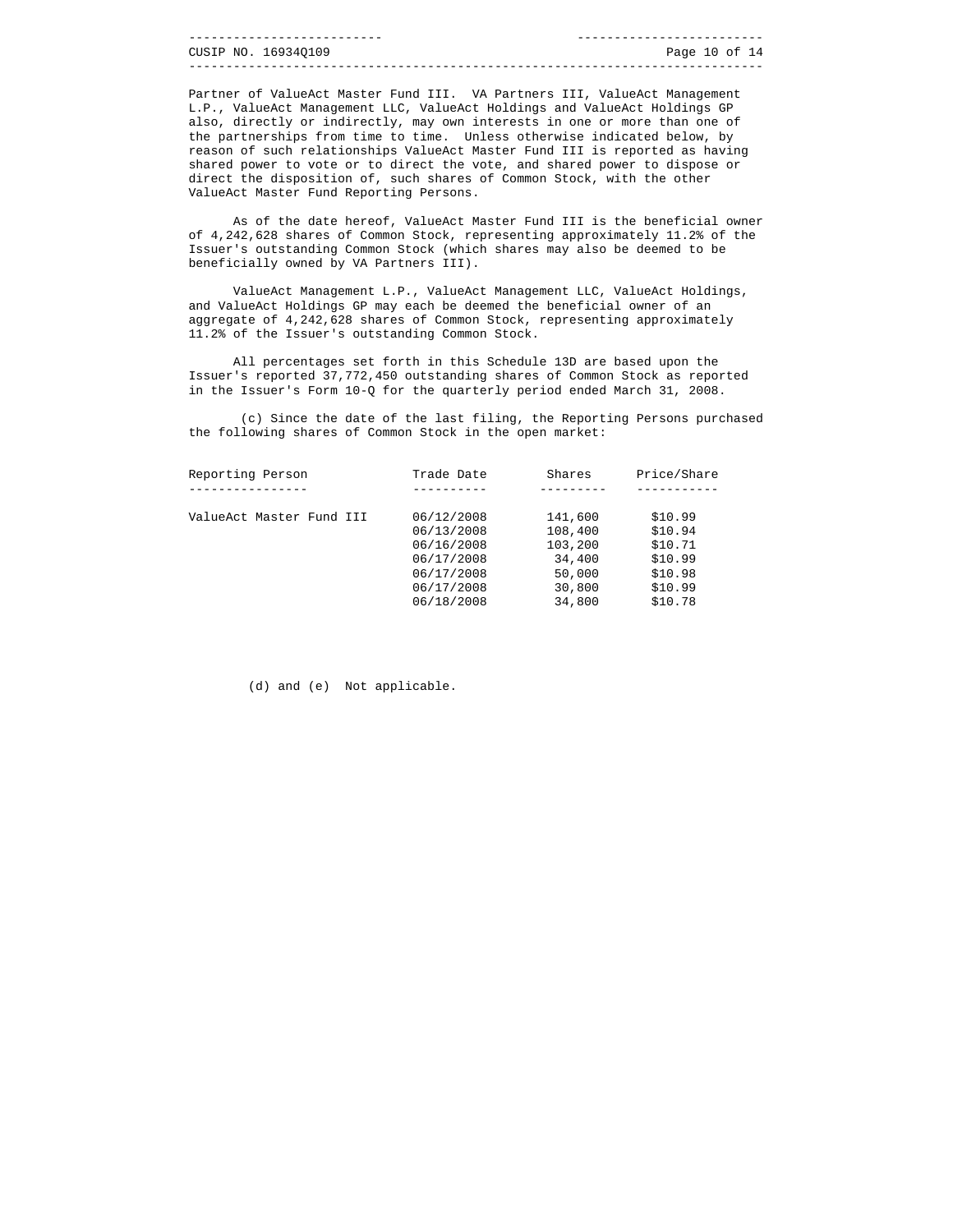|  | CUSIP NO. 16934Q109 | Page 11 of 14 |  |  |
|--|---------------------|---------------|--|--|
|  |                     |               |  |  |

Item 6. Contracts, Arrangements, Understandings or Relationships with Respect to Securities of the Issuer

 Other than as described above and elsewhere in this Report and as previously reported, the Reporting Persons have no understandings, arrangements, relationships or contracts relating to the Issuer's Common Stock which are required to be described hereunder.

Item 7. Material to Be Filed as Exhibits

(1) Joint Filing Agreement.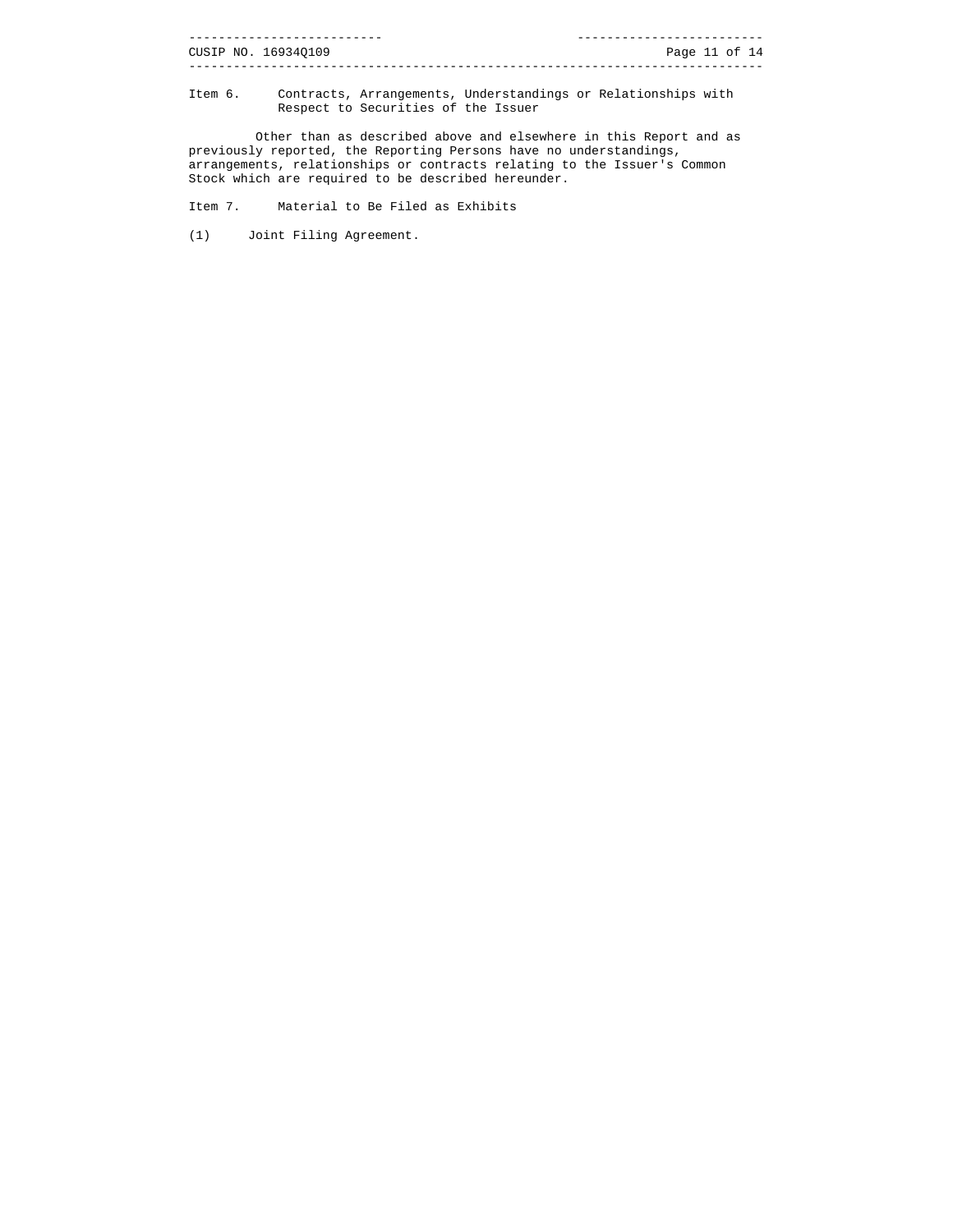| CUSIP NO. 16934Q109 | Page 12 of 14 |  |  |
|---------------------|---------------|--|--|
|                     |               |  |  |

#### SIGNATURE

 After reasonable inquiry and to the best of his knowledge and belief, the undersigned certifies that the information set forth in this statement is true, complete and correct.

#### POWER OF ATTORNEY

KNOW ALL PERSONS BY THESE PRESENTS, that each person whose signature appears below on this Schedule 13D hereby constitutes and appoints Jeffrey W. Ubben, George F. Hamel, Jr., G. Mason Morfit and Allison Bennington, and each of them, with full power to act without the other, his or its true and lawful attorney-in-fact and agent, with full power of substitution and resubstitution, for him or it and in his or its name, place and stead, in any and all capacities (until revoked in writing) to sign any and all amendments to this Schedule 13D, and to file the same, with all exhibits thereto and other documents in connection therewith, with the Securities and Exchange Commission, granting unto said attorneys-in-fact and agents, and each of them, full power and authority to do and perform each and every act and thing requisite and necessary fully to all intents and purposes as he or it might or could do in person, thereby ratifying and confirming all that said attorneys-in-fact and agents or any of them, or their or his substitute or substitutes, may lawfully do or cause to be done by virtue hereof.

> ValueAct Capital Master Fund III L.P., by VA Partners III, LLC, its General Partner

|                      | By: /s/ George F. Hamel, Jr.<br>-----------------------                                          |
|----------------------|--------------------------------------------------------------------------------------------------|
| Dated: June 24, 2008 | George F. Hamel, Jr., Chief Operating Officer                                                    |
|                      | VA Partners III, LLC                                                                             |
|                      | By: /s/ George F. Hamel, Jr.                                                                     |
| Dated: June 24, 2008 | George F. Hamel, Jr., Chief Operating Officer                                                    |
|                      | ValueAct Capital Management, L.P., by<br>ValueAct Capital Management, LLC its<br>General Partner |
|                      | By: /s/ George F. Hamel, Jr.                                                                     |
| Dated: June 24, 2008 | George F. Hamel, Jr., Chief Operating Officer                                                    |
|                      | ValueAct Capital Management, LLC                                                                 |
|                      | By: $/s/$ George F. Hamel, Jr.                                                                   |
| Dated: June 24, 2008 | George F. Hamel, Jr., Chief Operating Officer                                                    |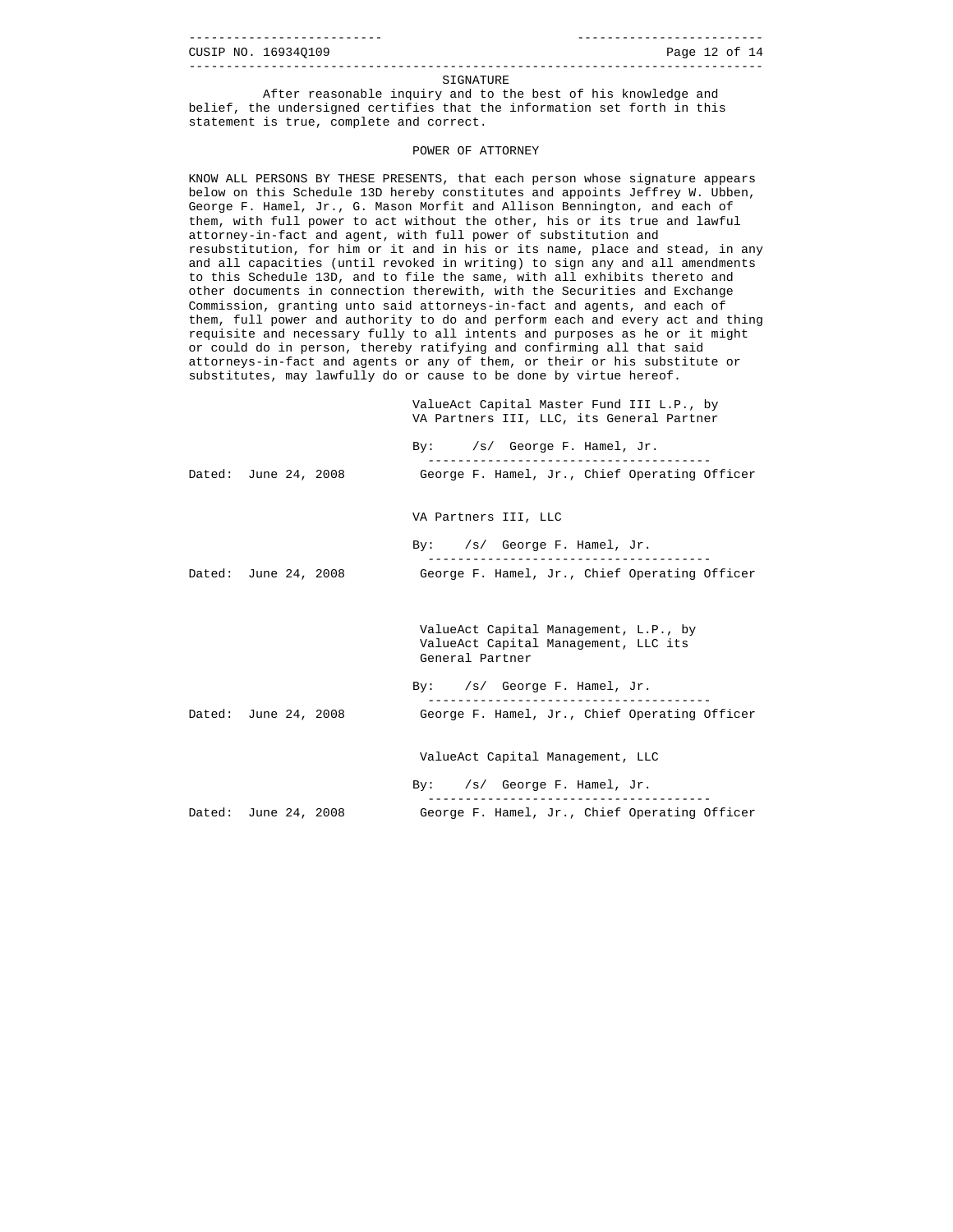| CUSIP NO. 169340109  | Page 13 of $14$                                                                  |
|----------------------|----------------------------------------------------------------------------------|
|                      | ValueAct Holdings, L.P., by<br>ValueAct Holdings GP, LLC, its<br>General Partner |
|                      | By: /s/ George F. Hamel, Jr.                                                     |
| Dated: June 24, 2008 | George F. Hamel, Jr., Chief Operating Officer                                    |
|                      | ValueAct Holdings GP, LLC                                                        |
|                      | By: $/s/$ George F. Hamel, Jr.                                                   |
| Dated: June 24, 2008 | George F. Hamel, Jr., Chief Operating Officer                                    |